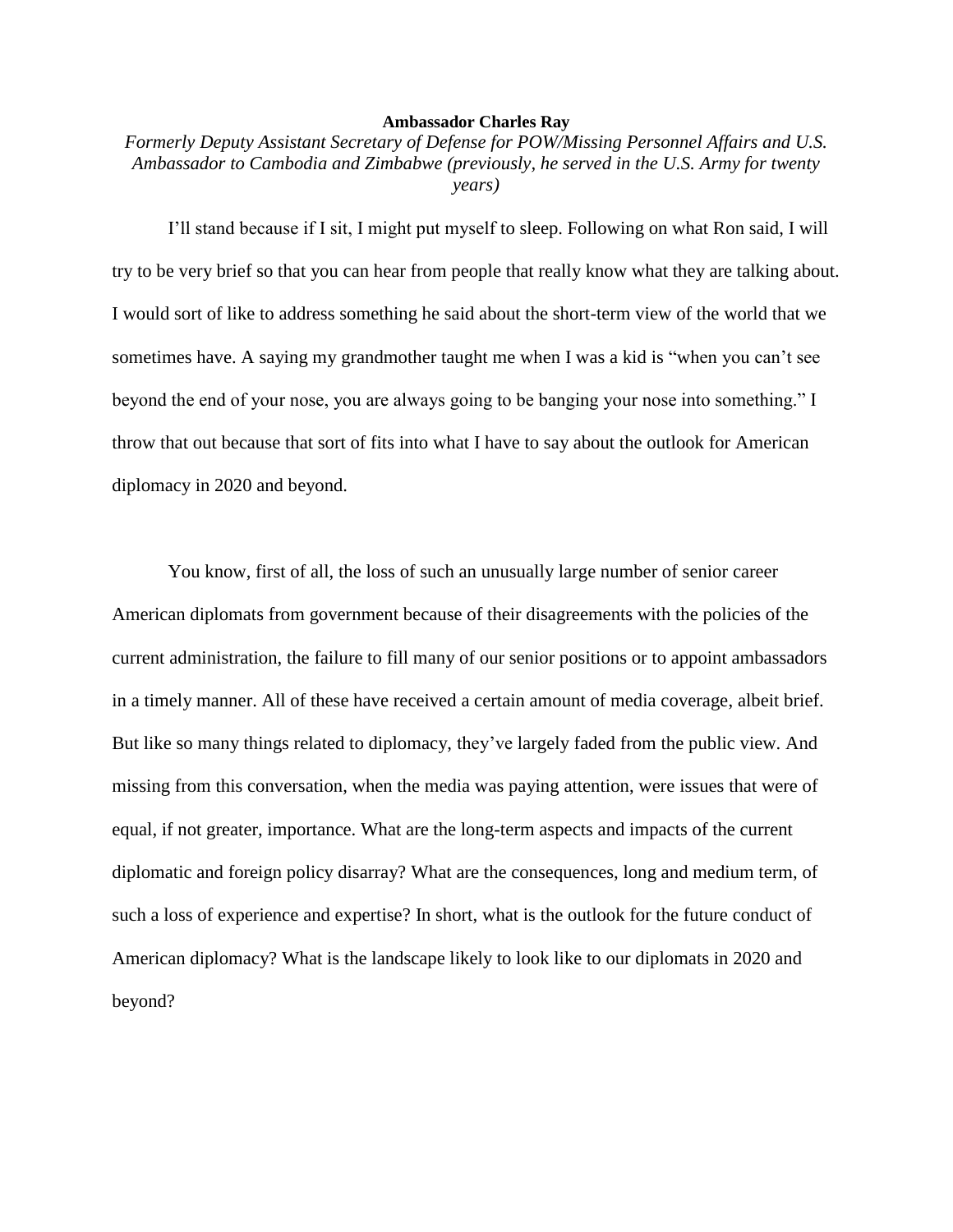Now, may I venture to make a prediction? I learned when I was Ambassador to Cambodia never to make a prediction. A couple of my predecessors had predicted King Sihanouk's demise and been wrong. I made a mistake early in my tour when he had a little flu to say, "He's probably on his last legs." He recovered and, when I left Cambodia three years later, hosted an all-night dinner for me and my wife which started at 7 o'clock and didn't end until 5 o'clock the next morning, so I learned not to make predictions. He danced, and he sang about 20 songs, and he danced about five times with my wife.

What I learned from all this is that making predictions is a risky endeavor, especially when you are dealing with the actions of people who are nature's most unreliable creatures. So I guess instead of making a prediction, what I would like to do is offer you some possible scenarios about what the conduct of diplomacy might be like in 2020 and beyond.

First, the big picture. As a nation, we are going to be facing a tremendous challenge; mending fences, rebuilding alliances, and restoring the trust our allies, such as NATO and the democracies of Europe, have in us. We will have to work hard to reassure these nations that we have slighted in so many ways, such as neglecting to appoint ambassadors, that they actually do matter to us. We are going to have to reset the dialogue to let other countries know that 'America First' does not mean 'America Only and the rest of the world be damned.' We'll have to restore our concern as a nation for the values of human rights and respect for the rule of law and put them back where they belong as important pillars of our foreign policy. And this, just off the top of my head, is a preliminary list. But achieving this alone, as Ron has mentioned, could take years, and actually, I sound a bit pessimistic when I say it, but I think probably will take decades.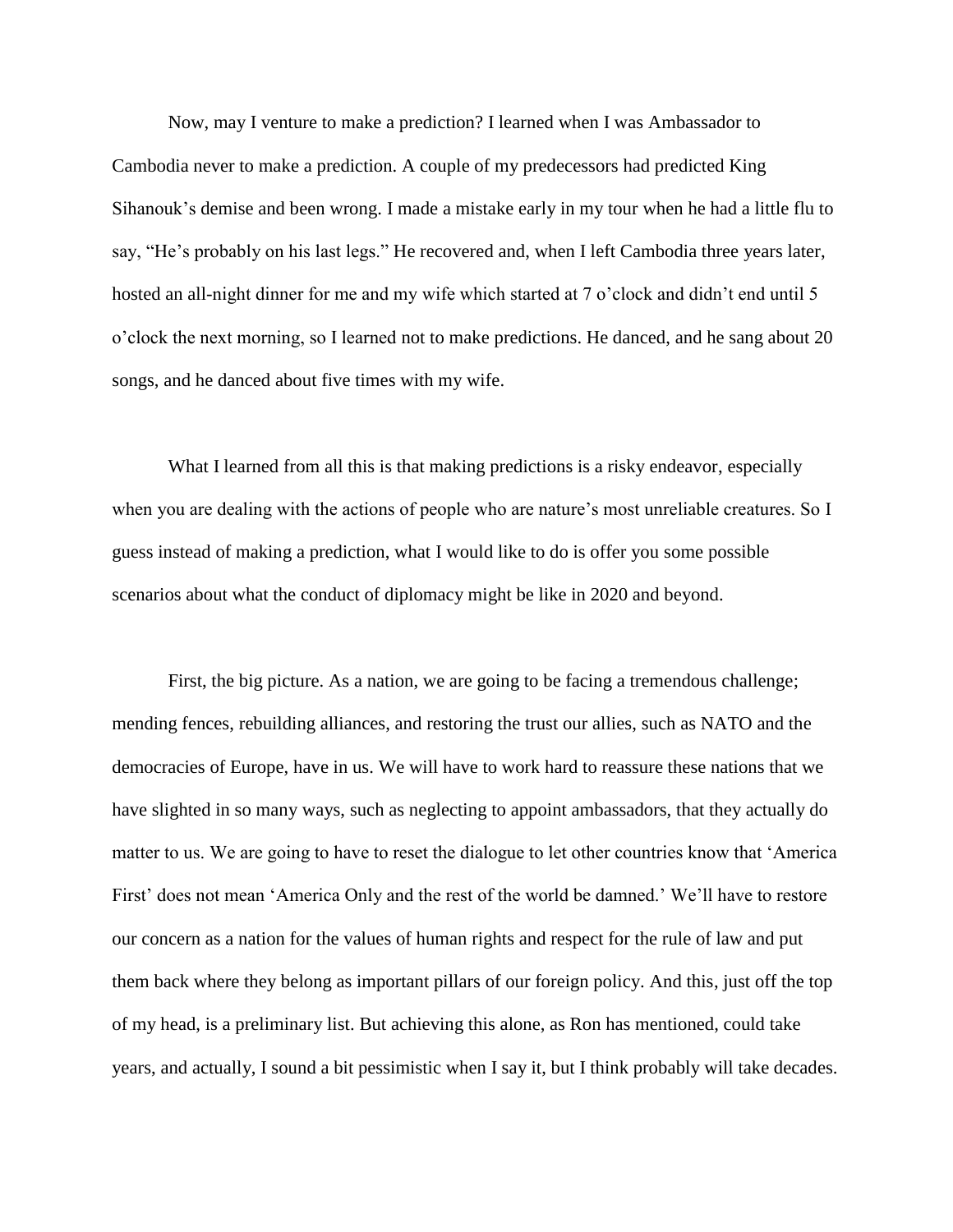Destroying a reputation is like demolishing a building: it can be achieved in a moment, but rebuilding it takes a lot of time and effort. That's the big picture. As incomplete as that picture is, it is nonetheless daunting.

But along with the big picture, there are smaller issues that have not generated much, if any, media coverage or public discussion. Nevertheless, I think they are in fact quite consequential. Sort of like a burr under your saddle, it's small and you don't notice it, but your horse does, and after he's noticed it for a while, so will you. These issues, small as they are, can cause problems because they are obstacles to achieving the big picture that I mentioned if left unaddressed. And, they can continue to negatively impact our ability to conduct effective diplomacy for many years to come.

Let's take a look at just one of these: the loss of so much expertise and senior talent from our foreign service. As we are working to rebuild alliances, to restore trust, to reclaim American preeminence in the world' education, dedication, and competence, which all our diplomats have in abundance, will not be enough. These alone cannot replace the in-depth knowledge of systems, institutions, people, and places that senior diplomats have built up over decades of service, and which is now lost to us. Relationships built up over decades cannot be re-established overnight. The best educated and most energetic young diplomats will be navigating in unfamiliar waters without seasoned veterans to guide them. They will find themselves in an unmentored learning mode as they try to reinvent the wheel, lacking the contacts and relationships that were lost due to the untimely departure of so many senior officials. They'll be starting at square one, and folks, square one is not where it used to be. It's been pushed back. We are going to be building our diplomatic relationships in some cases from scratch. This takes time,